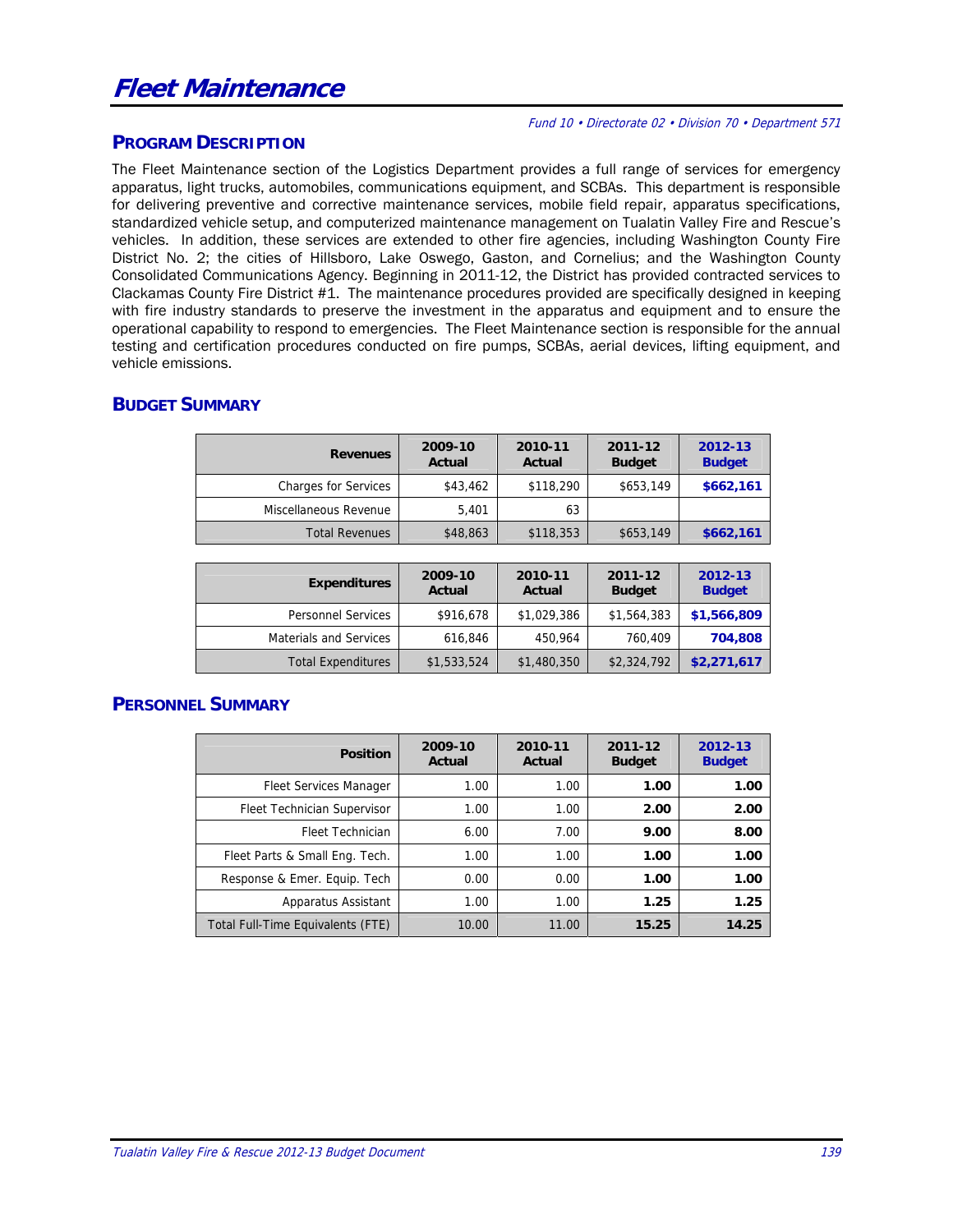#### **2012-13 SIGNIFICANT CHANGES**

Personnel Services reflects the reduction of one contingent Fleet Technician for external contracts included in the prior year budget, largely offset by wage and benefit increases.

Materials and Services includes all costs to service response and day staff vehicles, as well as supplies for external agencies that are then billed to other agencies through Fleet service contracts.

#### **STATUS OF 2011-12 SERVICE MEASURES**

• Maintain non-capital fleet maintenance costs at or below established benchmarks - Averages based on 8,765 hours per year.

| Goal(s):<br>Service Type(s):<br>Measured By: | VII<br>Mandatory<br>Benchmarks: |             |
|----------------------------------------------|---------------------------------|-------------|
|                                              | • Pumpers                       | \$3.45/hour |
|                                              | • Aerial Pumpers                | \$4.50/hour |
|                                              | $\bullet$ Trucks                | \$4.75/hour |
|                                              | $\bullet$ C3 Staff              | \$0.18/hour |
|                                              | $\bullet$ Staff                 | \$0.22/hour |
| <b>Status or Outcome:</b>                    |                                 |             |
|                                              | • Pumpers                       | \$2.67/hour |
|                                              | • Aerial Pumpers                | \$4.69/hour |
|                                              | $\bullet$ Trucks                | \$4.41/hour |
|                                              | • C3 Staff                      | \$0.32/hour |
|                                              | $\bullet$ Staff                 | \$0.27/hour |
|                                              |                                 |             |

 Report the percentage of preventative maintenance services completed within 30-days of the scheduled date - Benchmark: 70%.

| Goal(s):                  | VI                                                                     |
|---------------------------|------------------------------------------------------------------------|
| Service Type(s):          | Mandatory                                                              |
| Measured By:              | The percentage of total preventative maintenance services completed    |
|                           | within a 30-day window of the scheduled date.                          |
| <b>Status or Outcome:</b> | 92% of preventative maintenance services are completed within 30       |
|                           | days of the scheduled date. This equates to a 16-day window from start |
|                           | date to completion date.                                               |

 Report the percentages of resource allocation against program totals - Benchmark: Chargeable (billable) of 80%; management and non-chargeable (overhead) of 20%.

| Goal(s):                  | VI. VII                                                                                                                                          |
|---------------------------|--------------------------------------------------------------------------------------------------------------------------------------------------|
| Service Type(s):          | Management                                                                                                                                       |
| Measured By:              | The percentage of the total Fleet resource hours applied to chargeable<br>and non-chargeable program activities.                                 |
| <b>Status or Outcome:</b> | 84% of resource hours were recorded as chargeable time to fleet<br>functions; 16% of resource hours were recorded as non-chargeable<br>overhead. |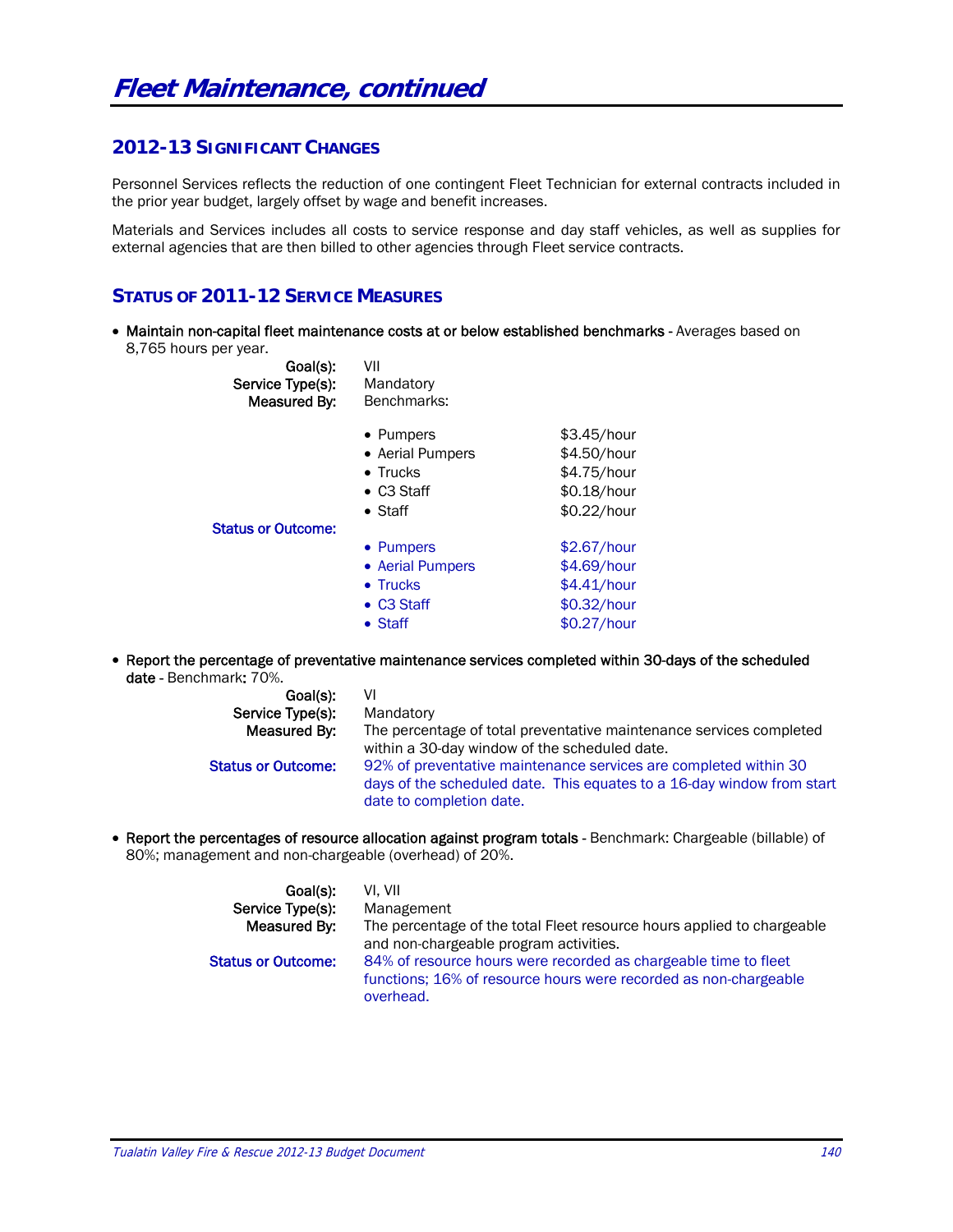#### STATUS OF 2011-12 SERVICE MEASURES, CONTINUED

• Report the percentage of scheduled and non-scheduled maintenance events - Benchmark: 80% for scheduled; 20% for nonscheduled.

| Goal(s):                  | VI                                                                                                    |
|---------------------------|-------------------------------------------------------------------------------------------------------|
| Service Type(s):          | Mandatory                                                                                             |
| Measured By:              | The percentage of total procedures completed that are scheduled and<br>nonscheduled.                  |
| <b>Status or Outcome:</b> | 96% of Fleet work orders were scheduled maintenance, with 4% non-<br>scheduled emergency work orders. |

#### **STATUS O OF 2011-1 12 CHANGE S STRATEGIES S**

• Convert seven All-Steer Pumpers to a conventional rear axle configuration to allow the units to meet Oregon State Department of Transportation weight regulation laws.

| Goal(s)/Call(s) for Action: | VI, VII/E, VIII/E                                                                                                                                                                                                                                                                                                                                                                                                                                                                                                                                                                                         |
|-----------------------------|-----------------------------------------------------------------------------------------------------------------------------------------------------------------------------------------------------------------------------------------------------------------------------------------------------------------------------------------------------------------------------------------------------------------------------------------------------------------------------------------------------------------------------------------------------------------------------------------------------------|
| <b>Budget Impact:</b>       | Increase required                                                                                                                                                                                                                                                                                                                                                                                                                                                                                                                                                                                         |
| Duration:                   | Year 1 of 4                                                                                                                                                                                                                                                                                                                                                                                                                                                                                                                                                                                               |
| <b>Budget Description:</b>  | All-Steer pumper configuration cannot be made to conform to<br>the State of Oregon Department of Transportation guidelines regulating<br>vehicle permits. Fleet's mission is to remove the rear axle and All-Steer<br>components on two All Steer pumper units and replace them with<br>conventional dual rear wheel axles. This procedure will allow the units<br>to meet Oregon State Transportation weight regulation laws and the<br>pumpers can be re-deployed as front line status. Fleet will convert two<br>of the All-Steer units each fiscal year until all seven conversions are<br>completed. |
| Partner(s):                 | Finance, Integrated Operations                                                                                                                                                                                                                                                                                                                                                                                                                                                                                                                                                                            |
| <b>Status or Outcome:</b>   | The All-Steer conversion program was changed to include all seven (7)<br>pumpers to be completed in the 2012 fiscal year. Project completed<br>February 2012. This Change Strategy will not go forward to fiscal year<br>2012-13.                                                                                                                                                                                                                                                                                                                                                                         |

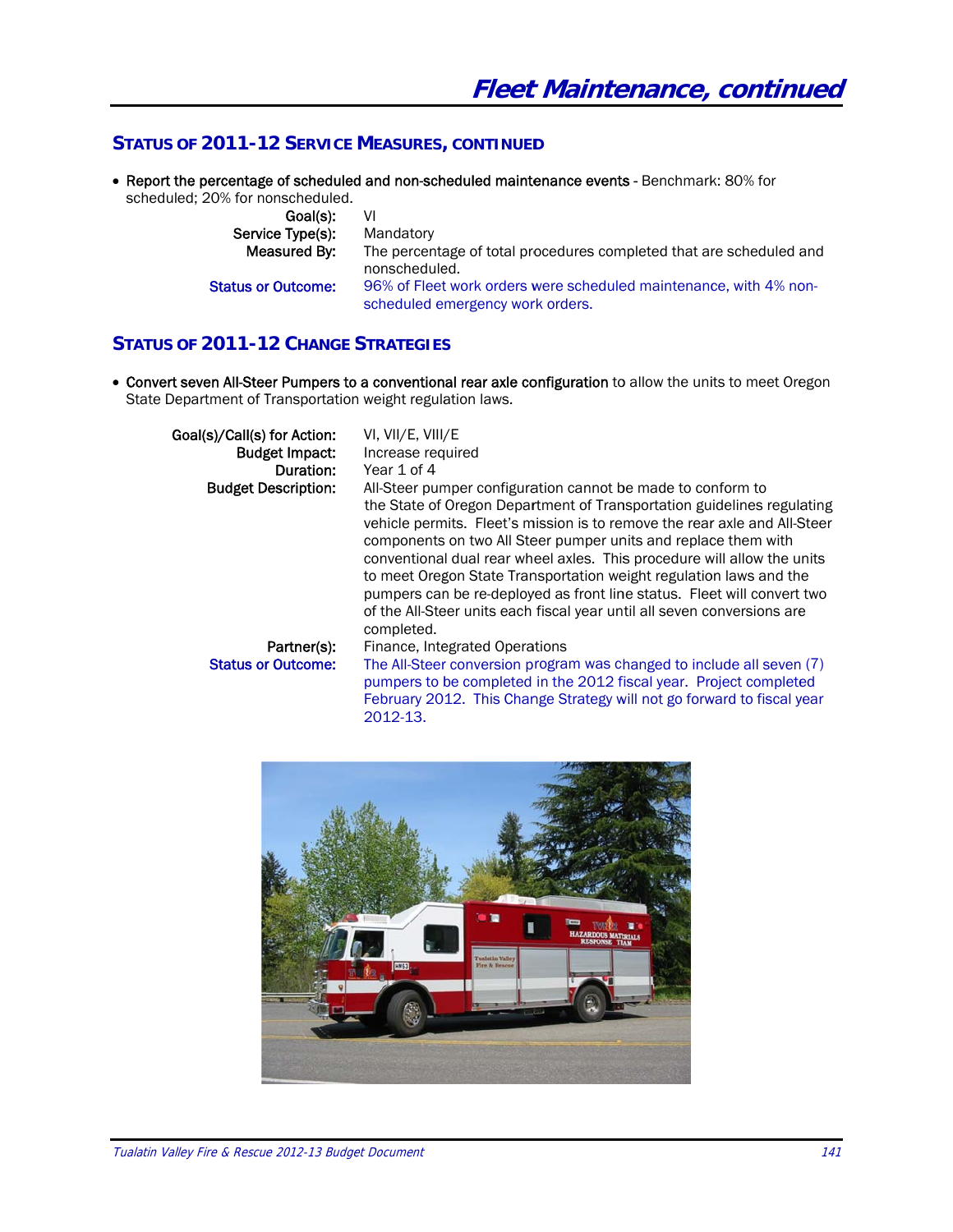# **STATUS OF 2011-12 CHANGE STRATEGIES, CONTINUED**

 Evaluate Fleet's external service delivery model to gain additional capacity for future support of outside agencies. Develop an enterprise service delivery model to accommodate serviceability over extended geographical locations.

| Goal(s)/Call(s) for Action:<br><b>Budget Impact:</b><br>Duration:<br><b>Budget Description:</b> | VI/D, VII, VIII<br>Increase required<br>Year 2 of 3<br>External fleet sizes are growing and the demand for servicing additional<br>outside agencies continues to increase. Fleet will evaluate new service<br>delivery models that will increase services to a larger geographic region.<br>The goal is to develop a sustainable model moving forward that clearly<br>identifies how services will be provided and delivered to external<br>customers while recovering the full cost of providing services.                                                                                                                                                                                                                                                                                               |
|-------------------------------------------------------------------------------------------------|-----------------------------------------------------------------------------------------------------------------------------------------------------------------------------------------------------------------------------------------------------------------------------------------------------------------------------------------------------------------------------------------------------------------------------------------------------------------------------------------------------------------------------------------------------------------------------------------------------------------------------------------------------------------------------------------------------------------------------------------------------------------------------------------------------------|
| Partner(s):<br><b>Status or Outcome:</b>                                                        | External agencies, Finance<br>Fleet has successfully contracted through signed intergovernmental<br>agreements with Clackamas County Fire District #1, Hillsboro Fire<br>Department, Lake Oswego Fire Department, and Gladstone Fire<br>Department for providing fleet services. The goal was to develop a<br>sustainable model moving forward that clearly identifies how services<br>would be provided and delivered to external customers meeting the<br>following objectives:<br>• To deliver well defined, high quality service levels to partner<br>agencies.<br>" To provide an equitable pricing and billing structure that<br>guarantees costs for services are fully recovered.<br>• To ensure reliable responsiveness and adequate personnel<br>resources tied to the external service demand. |
| operational needs.                                                                              | Implement a comprehensive process comprised of successive steps for defining, designing, budgeting,<br>acquiring, equipping, and placing into service, vehicles, and apparatus that meet fully developed                                                                                                                                                                                                                                                                                                                                                                                                                                                                                                                                                                                                  |

| Goal(s)/Call(s) for Action:<br><b>Budget Impact:</b><br>Duration: | VI, VII/B, VIII/F<br>Resource neutral<br>Ongoing                                                                                                                                                                                                                                                                                                                                                                                                                                                  |
|-------------------------------------------------------------------|---------------------------------------------------------------------------------------------------------------------------------------------------------------------------------------------------------------------------------------------------------------------------------------------------------------------------------------------------------------------------------------------------------------------------------------------------------------------------------------------------|
| <b>Budget Description:</b>                                        | The fleet acquisition and deployment concept is a District<br>supported and comprehensive process comprised of successive<br>steps for defining, designing, budgeting, acquiring, equipping and<br>placing into service, vehicles and apparatus that meet fully<br>developed operational needs. This process will be universally<br>applied to all Fleet acquisitions and movements to serve as a<br>required comprehensive approach to fleet vehicle and apparatus<br>purchases and deployments. |
| Partner(s):<br><b>Status or Outcome:</b>                          | Logistics, Integrated Operations, Finance, Training<br>Integrated Operations has implemented an Asset Management Program<br>(AMP). This new program has replaced Fleet's Apparatus Acquisition<br>Process. This Change Strategy will not move forward to fiscal year<br>2012-13.                                                                                                                                                                                                                  |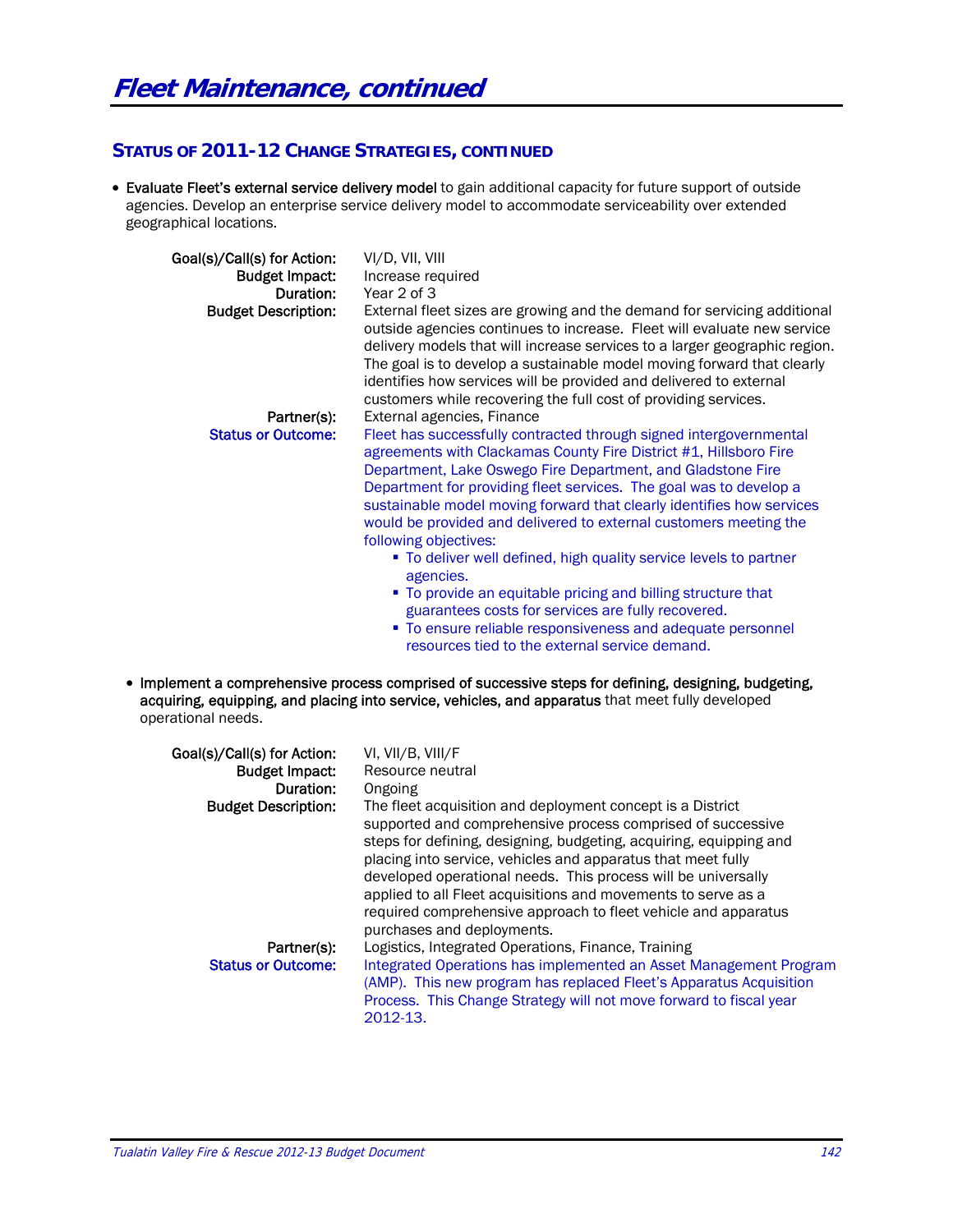#### **ADDITIONAL 2011-12 ACCOMPLISHMENTS**

- Implementation of the east service center at CCFD#1.
- Completed IGAs with Hillsboro Fire, Lake Oswego Fire, and Gladstone Fire.
- Completion of the All-Steer conversion.

## **2012-13 SERVICE MEASURES**

| <b>Service Measures</b>                | 2009-10<br>Actual | 2010-11<br>Actual | 2011-12<br><b>Estimated</b> | 2012-13<br><b>Projected</b> |
|----------------------------------------|-------------------|-------------------|-----------------------------|-----------------------------|
| <b>TVF&amp;R Fleet</b>                 |                   |                   |                             |                             |
| Response<br><b>Vehicles Maintained</b> | 116               | 108               | 116                         | 117                         |
| Non-Response Vehicles<br>Maintained    | 74                | 74                | 58                          | 58                          |
| <b>Total Vehicles Maintained</b>       | 190               | 182               | 174                         | 175                         |
| Maintenance Costs                      | \$1,533,524       | \$1,175,870       | \$1,127,546                 | \$1,200,000                 |

| <b>Outside Agency Fleets</b>           |          |           |             |             |
|----------------------------------------|----------|-----------|-------------|-------------|
| Response<br><b>Vehicles Maintained</b> |          | 39        | 115         | 129         |
| Maintenance Costs                      | \$48,863 | \$202,547 | $$632.144*$ | $$662,131*$ |

\* Reflects the inclusion of Clackamas County Fire District #1.

• Maintain non-capital fleet maintenance costs at or below established benchmarks - Averages based on 8,765 hours per year.

> Goal(s): VII Service Type(s): Measured By: Benchmarks

| VII |           |
|-----|-----------|
|     | Mandatory |
|     | Benchmark |
|     | • Pumpers |

| • Pumpers        | \$3.45/hour |
|------------------|-------------|
| • Aerial Pumpers | \$4.75/hour |

- Trucks \$4.75/hour
	-
- C3 Staff  $$0.35/hour$
- $\bullet$  Staff  $$0.30/hour$
- Percentage of apparatus preventative maintenance services completed within the annual scheduled service plan - Benchmark: 90%.

Goal(s): **VI** Service Type(s): Mandatory

 Measured By: The percentage of total preventative maintenance services completed within the annual scheduled service period.

 Report the percentages of resource allocation against program totals - Benchmark: Chargeable (billable) of 80%; management and non-chargeable (overhead) of 20%.

> Goal(s): VI, VII Service Type(s): Management

Measured By: The percentage of the total Fleet resource hours applied to chargeable and non-chargeable program activities.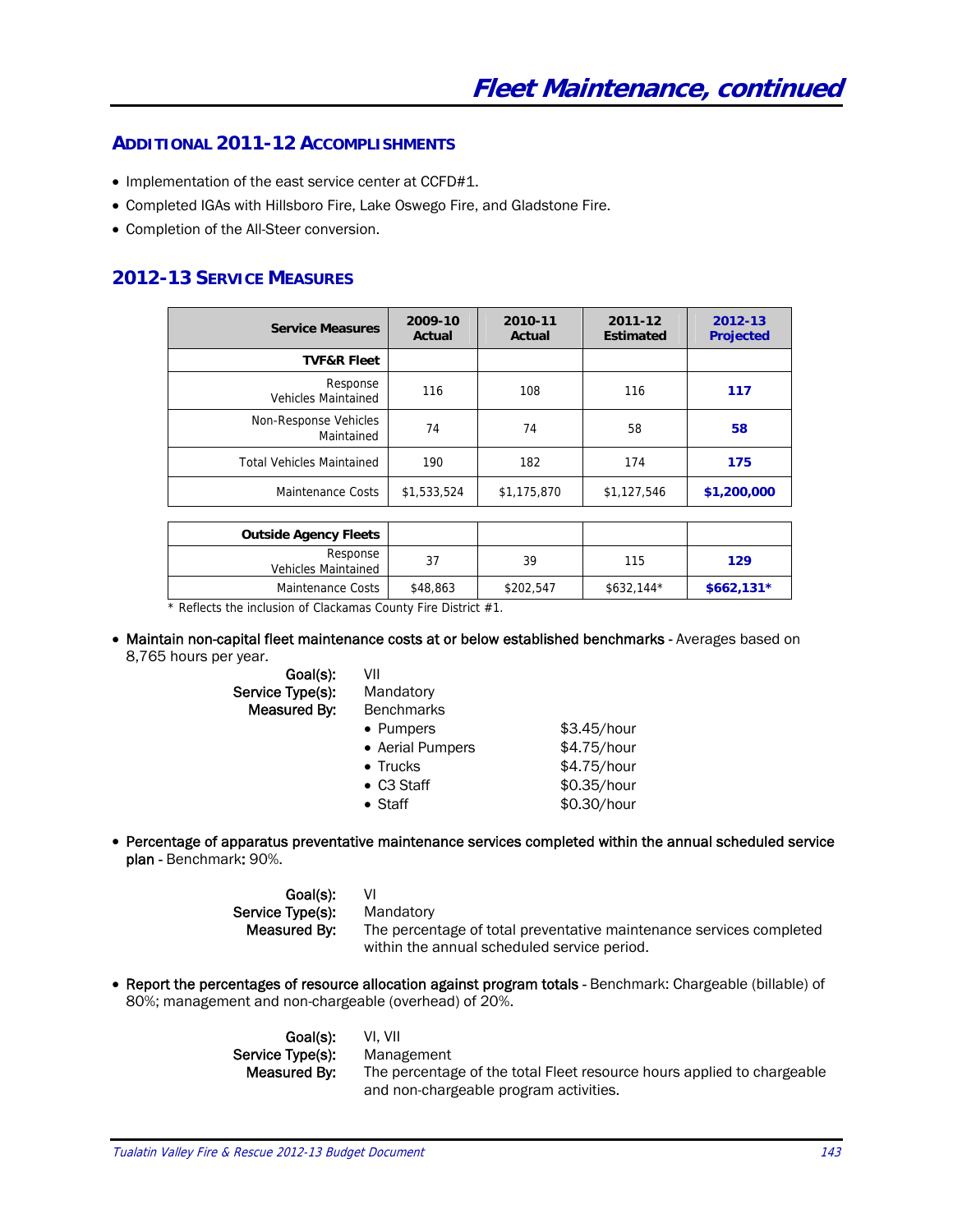## **2012-13 SERVICE MEASURES, CONTINUED**

 Report the percentage of scheduled and non-scheduled maintenance events - Benchmark: 80% for scheduled corrective and preventative maintenance; 20% for emergency maintenance.

> Goal(s): VI Service Type(s): Mandatory Measured By: The percentage of total procedures completed that are scheduled and emergency.

## **2012-13 CHANGE STRATEGIES**

 Evaluate Fleet's external service delivery model to gain additional capacity for future support of regional agencies. Develop an enterprise service delivery model to accommodate serviceability over extended geographical locations.

| Goal(s)/Call(s) for Action:<br><b>Budget Impact:</b><br>Duration: | $VI/3$ , $VII/1$ , 2, 4, $VIII/1$ , 2<br>Increase required<br>Year 3 of 3                                                                                                                                                                                                                                                                                                                                                                                                                                                                                   |
|-------------------------------------------------------------------|-------------------------------------------------------------------------------------------------------------------------------------------------------------------------------------------------------------------------------------------------------------------------------------------------------------------------------------------------------------------------------------------------------------------------------------------------------------------------------------------------------------------------------------------------------------|
| <b>Budget Description:</b>                                        | External fleet sizes continue to grow and the demand for servicing<br>additional outside agencies continues to increase. Fleet developed a<br>new service delivery model that addresses the increase in services for<br>the District's regional partner agencies along with coverage for a larger<br>geographic region. Fleet evaluates and refines the processes and<br>procedures of enterprise services with the continued goal of a<br>sustainable model that fully recovers costs while providing exceptional<br>service to regional partner agencies. |
| Partner(s):                                                       | External agencies, Finance                                                                                                                                                                                                                                                                                                                                                                                                                                                                                                                                  |

Explore the possibility of combining inventory management responsibilities within the Logistics Division.

| Goal(s)/Call(s) for Action:<br><b>Budget Impact:</b><br>Duration: | VI/C, VII/A and E<br>Resource neutral<br>Year 1 of 3                                                                                                                                                                                 |
|-------------------------------------------------------------------|--------------------------------------------------------------------------------------------------------------------------------------------------------------------------------------------------------------------------------------|
| <b>Budget Description:</b>                                        | The first year will focus on identifying opportunities to combine inventory<br>procurement and management within Logistics. Depending on the<br>outcome, subsequent years will focus on development, testing, and<br>implementation. |
| Partner(s):                                                       | Supply, Fleet, Facilities, Information Technology, Communications,<br>Finance                                                                                                                                                        |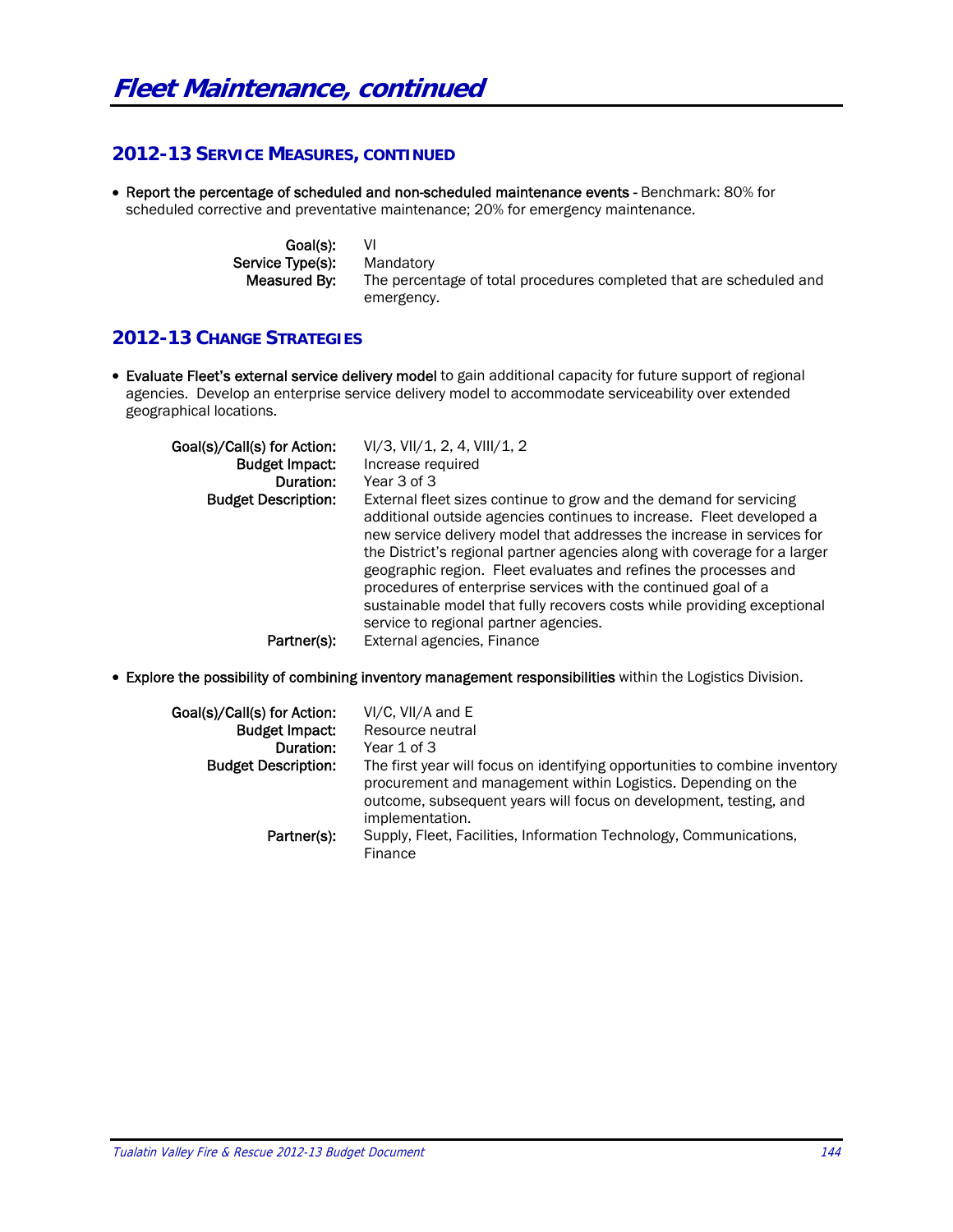# **Fleet Maintenance, continued**

|                                    | Actual<br>Prior<br>FY 2010 | Actual<br>Prior<br>FY 2011 | <b>Budget</b><br>Prior<br>FY 2012 | <b>Budget</b><br>Proposed<br>FY 2013 | <b>Budget</b><br>Approved<br>FY 2013 | <b>Budget</b><br><b>Adopted</b><br><b>FY 2013</b> |
|------------------------------------|----------------------------|----------------------------|-----------------------------------|--------------------------------------|--------------------------------------|---------------------------------------------------|
| 10571 General Fund                 |                            |                            |                                   |                                      |                                      |                                                   |
| 5002 Salaries & Wages Nonunion     | 548,487                    | 598,412                    | 885,440                           | 867,616                              | 867,616                              | 867,616                                           |
| 5004 Vacation Taken Nonunion       | 30,507                     | 33,395                     | 87,317                            | 65,914                               | 65,914                               | 65,914                                            |
| 5006 Sick Taken Nonunion           | 12,553                     | 14,827                     |                                   | 13,183                               | 13,183                               | 13,183                                            |
| 5008 Personal Leave Taken Nonunion | 3,668                      | 3,799                      |                                   | 5,649                                | 5,649                                | 5,649                                             |
| 5010 Comp Taken Nonunion           | 6,796                      | 4,613                      |                                   |                                      |                                      |                                                   |
| 5015 Vacation Sold                 |                            |                            | 18,657                            | 22,635                               | 22,635                               | 22,635                                            |
| 5017 PEHP Vac Sold at Retirement   |                            | 29,605                     |                                   |                                      |                                      |                                                   |
| 5021 Deferred Comp Match Nonunion  | 6,712                      | 7,545                      | 33,956                            | 37,665                               | 37,665                               | 37,665                                            |
| 5121 Overtime Nonunion             | 991                        | 1,937                      | 5,000                             | 5,000                                | 5,000                                | 5,000                                             |
| 5123 Comp Time Sold Nonunion       | 833                        |                            |                                   |                                      |                                      |                                                   |
| 5201 PERS Taxes                    | 113,547                    | 122,023                    | 194,666                           | 203,126                              | 203,126                              | 203,126                                           |
| 5203 FICA/MEDI                     | 45,316                     | 49,742                     | 77,207                            | 77,851                               | 77,851                               | 77,851                                            |
| 5206 Worker's Comp                 | 8,507                      | 12,763                     | 25,231                            | 18,318                               | 18,318                               | 18,318                                            |
| 5207 TriMet/Wilsonville Tax        | 4,010                      | 4,485                      | 6,982                             | 7,142                                | 7,142                                | 7,142                                             |
| 5208 OR Worker's Benefit Fund Tax  | 256                        | 267                        | 539                               | 504                                  | 504                                  | 504                                               |
| 5211 Medical Ins Nonunion          | 100,091                    | 110,973                    | 175,911                           | 183,423                              | 183,423                              | 183,423                                           |
| 5221 Post Retire Ins Nonunion      | 10,350                     | 8,475                      | 11,700                            | 13,500                               | 13,500                               | 13,500                                            |
| 5230 Dental Ins Nonunion           | 14,293                     | 15,615                     | 25,708                            | 24,531                               | 24,531                               | 24,531                                            |
| 5240 Life/Disability Insurance     | 7,162                      | 7,171                      | 11,557                            | 15,708                               | 15,708                               | 15,708                                            |
| 5270 Uniform Allowance             | 2,598                      | 3,740                      | 4,512                             | 5,044                                | 5,044                                | 5,044                                             |
| <b>Total Personnel Services</b>    | 916,678                    | 1,029,386                  | 1,564,383                         | 1,566,809                            | 1,566,809                            | 1,566,809                                         |
| 5300 Office Supplies               | 2,285                      | 1,183                      | 1,800                             | 1,500                                | 1,500                                | 1,500                                             |
| 5301 Special Department Supplies   | 15,712                     | 12,408                     | 18,800                            | 19,600                               | 19,600                               | 19,600                                            |
| 5302 Training Supplies             | 147                        | 17                         | 200                               |                                      |                                      |                                                   |
| 5305 Fire Extinguisher             | 52                         |                            | 100                               | 200                                  | 200                                  | 200                                               |
| 5320 EMS Supplies                  | 45                         |                            |                                   |                                      |                                      |                                                   |
| 5321 Fire Fighting Supplies        | 739                        | 18                         |                                   |                                      |                                      |                                                   |
| 5330 Noncapital Furniture & Equip  | 2,218                      | 20,362                     | 23,134                            | 3,875                                | 3,875                                | 3,875                                             |
| 5340 Software Expense/Upgrades     |                            | 899                        |                                   |                                      |                                      |                                                   |
| 5350 Apparatus Fuel/Lubricants     | 9,864                      | 10,724                     | 32,250                            | 32,250                               | 32,250                               | 32,250                                            |
| 5361 M&R Bldg/Bldg Equip & Improv  | 8,941                      | 6,485                      | 19,725                            | 34,585                               | 34,585                               | 34,585                                            |
| 5363 Vehicle Maintenance           | 437,738                    | 337,108                    | 518,155                           | 508,906                              | 508,906                              | 508,906                                           |
| 5365 M&R Firefight Equip           | 79,238                     | 23,949                     | 99,940                            | 55,891                               | 55,891                               | 55,891                                            |
| 5367 M&R Office Equip              | 2,700                      | 2,795                      | 3,500                             | 4,700                                | 4,700                                | 4,700                                             |
| 5414 Other Professional Services   | 154                        |                            |                                   |                                      |                                      |                                                   |
| 5415 Printing                      | 275                        | 54                         | 100                               | 100                                  | 100                                  | 100                                               |
| 5416 Custodial & Bldg Services     |                            |                            | 6,080                             | 5,052                                | 5,052                                | 5,052                                             |
| 5417 Temporary Services            | 21,488                     | 5,952                      |                                   |                                      |                                      |                                                   |
| 5432 Natural Gas                   | 3,524                      | 1,920                      | 3,663                             | 3,773                                | 3,773                                | 3,773                                             |
| 5433 Electricity                   | 16,528                     | 14,181                     | 17,188                            | 17,876                               | 17,876                               | 17,876                                            |
| 5434 Water/Sewer                   | 1,010                      | 1,089                      | 1,040                             | 1,072                                | 1,072                                | 1,072                                             |
| 5436 Garbage                       | 1,392                      | 1,190                      | 1,434                             | 1,478                                | 1,478                                | 1,478                                             |
| 5461 External Training             | 2,340                      | 2,936                      | 3,600                             | 4,400                                | 4,400                                | 4,400                                             |
| 5462 Travel and Per Diem           | 475                        | 447                        | 300                               | 450                                  | 450                                  | 450                                               |
| 5484 Postage UPS & Shipping        | 44                         |                            | 500                               | 200                                  | 200                                  | 200                                               |